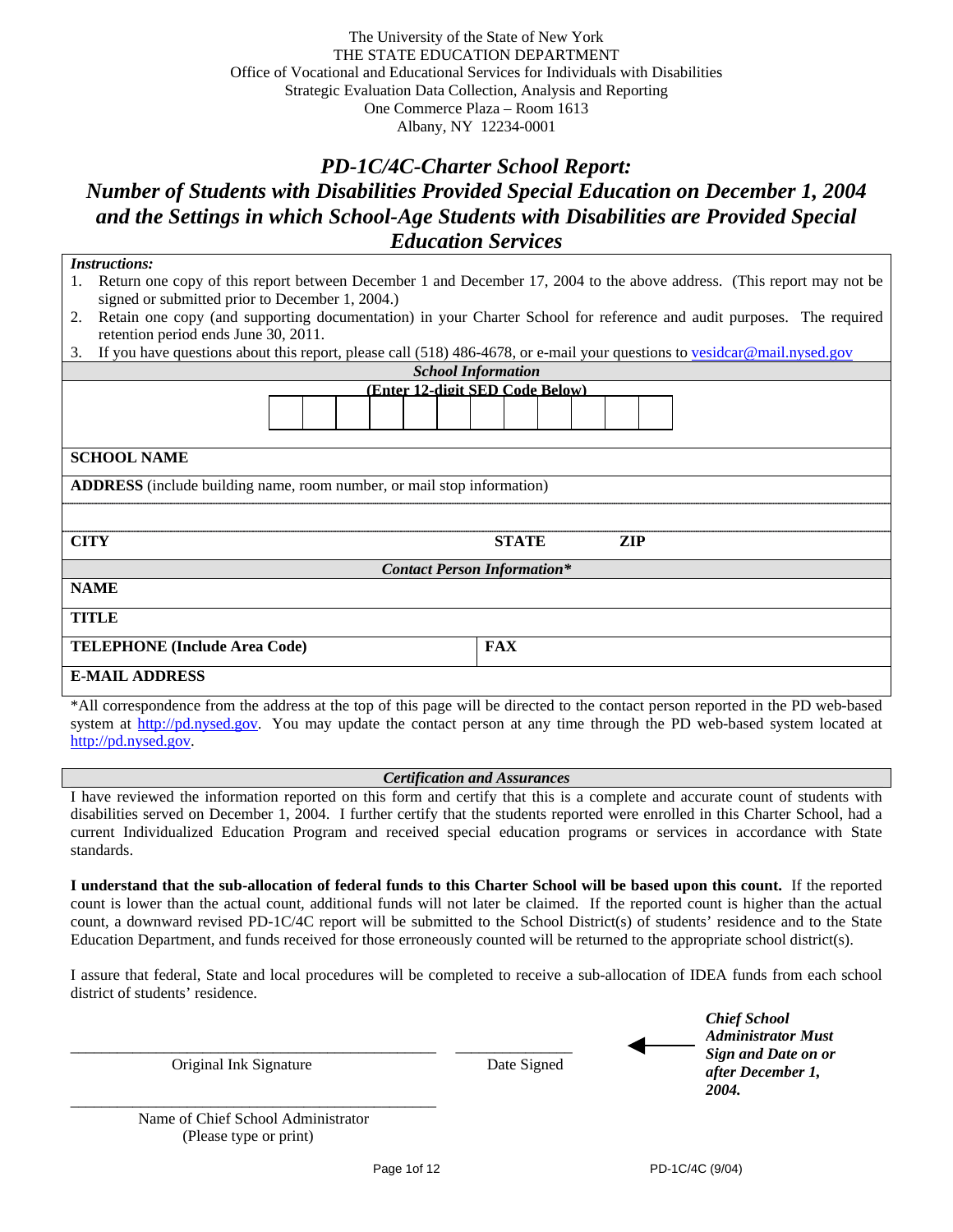### **Directions for Completing the PD-1C/4C Report**

- 1. Report information for all preschool and school-age students with disabilities enrolled in your approved charter school on December 1, 2004.
- 2. Wherever information is requested regarding students' race/ethnicity, please use the definitions below to assist in determining the most appropriate category for reporting students. Also, the race/ethnicity of students must be reported consistently on all Department data collection instruments.

**American Indian/Alaskan Native:** A person having origins in any of the original peoples of North and South America (including Central America) and who maintains tribal affiliation or community attachment.

**Asian or Pacific Islander:** A person having origins in any of the original peoples of the Far East, Southeast Asia, the Indian subcontinent, or the Pacific Islands, including, for example, Cambodia, China, India, Japan, Korea, Malaysia, Pakistan, the Philippine Islands, Thailand, and Vietnam. The Pacific Islands include Hawaii, Guam, and Samoa.

**Black or African American (not Hispanic):** A person having origins in any of the Black racial groups of Africa.

**Hispanic or Latino:** A person of Cuban, Mexican, Puerto Rican, South or Central American, or other Spanish culture or origin, regardless of race.

White (not Hispanic): A person having origins in any of the original peoples of Europe, the Middle East, or North Africa.

- 3. Wherever students are to be reported by age, please report age as of December 1, 2004.
- 4. If specific instructions for some tables are not provided below, they are included above each table of the PD-1C/4C form.

# **Directions for Selected Sections and Tables**

**Section B, Table 1:** Provide the number of students with disabilities by public school district of residence by age ranges 4-5 and 6-21. Report all students with disabilities who are enrolled in the Charter School and who are provided special education services by the Charter School or by the public school district. The total number of students reported in this table must be equal to the number of students reported in Section A, Table 1, Line 4. This report must be submitted to the State Education Department and also to each school district of residence to assist them with sub-allocating a proportionate share of federal IDEA funds under Sections 611 and 619 for each Charter School.

**Section C, Report 1, Table 1:** Report the number of students with disabilities who are educated in regular school buildings and removed from regular classes for "Less than 20%", "21% to 60%", or "More than 60%" of the school day or school week. "Regular school buildings" are buildings for both disabled and non-disabled school-age students. "Regular classes" are classes for both disabled and non-disabled school-age students. Time outside of regular classroom is a measure of the extent of removal from the regular classroom setting, NOT of the total amount of special education services provided. It is the percent of each school day or week that a student receives special education including related services, apart from non-disabled students while within a regular school building. For purposes of these data collection, students in the following settings should be reported in Table 1 (regular school buildings):

- Students who are receiving transition support services.
- Students who attend regular school buildings for at least 50 percent of the school day or school week, even though they may attend programs in separate settings that include only students with disabilities for the rest of the day or week.
- All Charter School buildings that are attended by both disabled and non-disabled school-age students.
- All public school buildings that are attended by both disabled and non-disabled school-age students.
- All BOCES buildings that are attended by both disabled and non-disabled school-age students.
- All Alternative High School programs that are attended by both disabled and non-disabled students.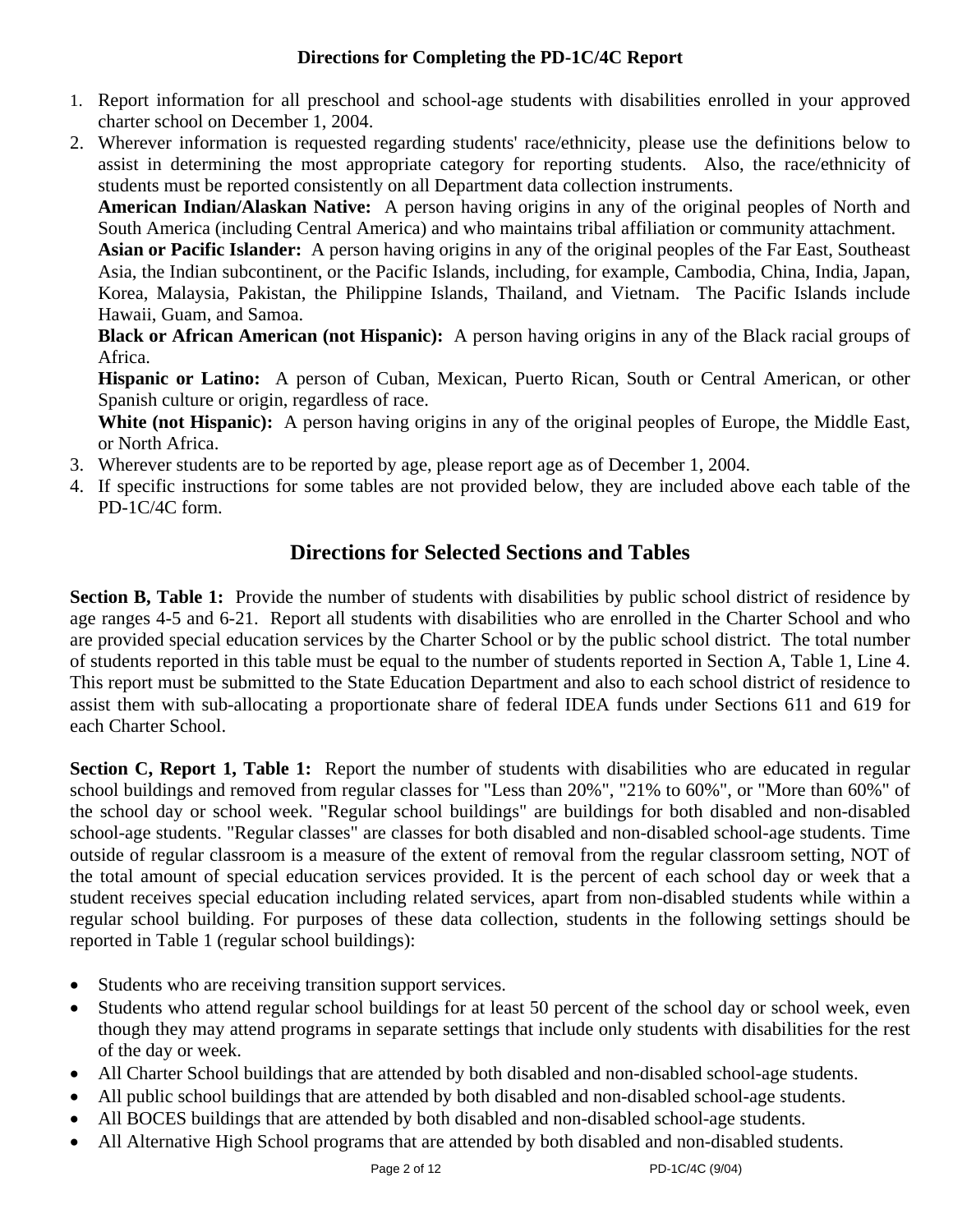• All age appropriate community-based settings that include individuals with and without disabilities, such as vocational sites, in which students with disabilities interact with non-disabled individuals other than nondisabled individuals who are providing services to the students.

In order to determine the percent of time students receive services outside regular classrooms (i.e., in rooms/groupings attended by students with disabilities only), it is important to consider where the service is provided rather than the type of service that is provided. To calculate the percentage of time outside the regular classroom, divide the number of hours the student receives special education and related services outside the regular classroom each day or week by the total number of hours in the school day or school week. Use the length of the entire school day, including all periods and lunch. The following examples are provided for purpose of clarification:

- A student who attends a resource room for one period each day in which special education services are provided to a group of students with disabilities would be counted in Table 1, Line 1 since one period outside of regular classroom would constitute 20 percent or less of the school day.
- A student who is assigned a full-time, one-to-one teacher aide, but who attends regular classrooms for 80 percent or more of the school day should be included in Line 1 of Table 1.
- A student who receives special education services for two hours per day outside of regular classrooms would be reported on Table 1, Line 2. If the two hours of special education services are provided in the regular classroom, the student should be reported in Table 1, Line 1.
- A student whose first period begins at 8:30 a.m. and last period ends at 2:30 p.m. would have a six-hour day or 30-hour week. If the student attended a special class for four 45-minute periods daily and participated in the general education environment for the remainder of the day, that student's "time outside regular classroom" would be 15.0 hours per week or 50 percent of the week. Such a student would be reported in Table 1, Line 2.
- Special education services provided outside the normal school day (e.g., before school or after school) should not be considered time outside the regular classroom, regardless of the type of services or where they are provided. Such students should be counted in Table 1, Line 1.
- Students with disabilities who receive special education programs or services in regular classes that include non-disabled students should be reported in Table 1. This includes regular classrooms in which consultant teachers provide special education programs and services or regular classes in which special class programs are located.

**Section C, Report 1, Table 2:** Report the number of students with disabilities who are educated in separate educational settings. These are settings that are attended by students with disabilities only. The definition of each separate educational setting follows:

**Special Public Day Schools-** Include public day schools that are attended by students with disabilities only. These schools include public school district or Charter School or BOCES buildings that are attended by students with disabilities only.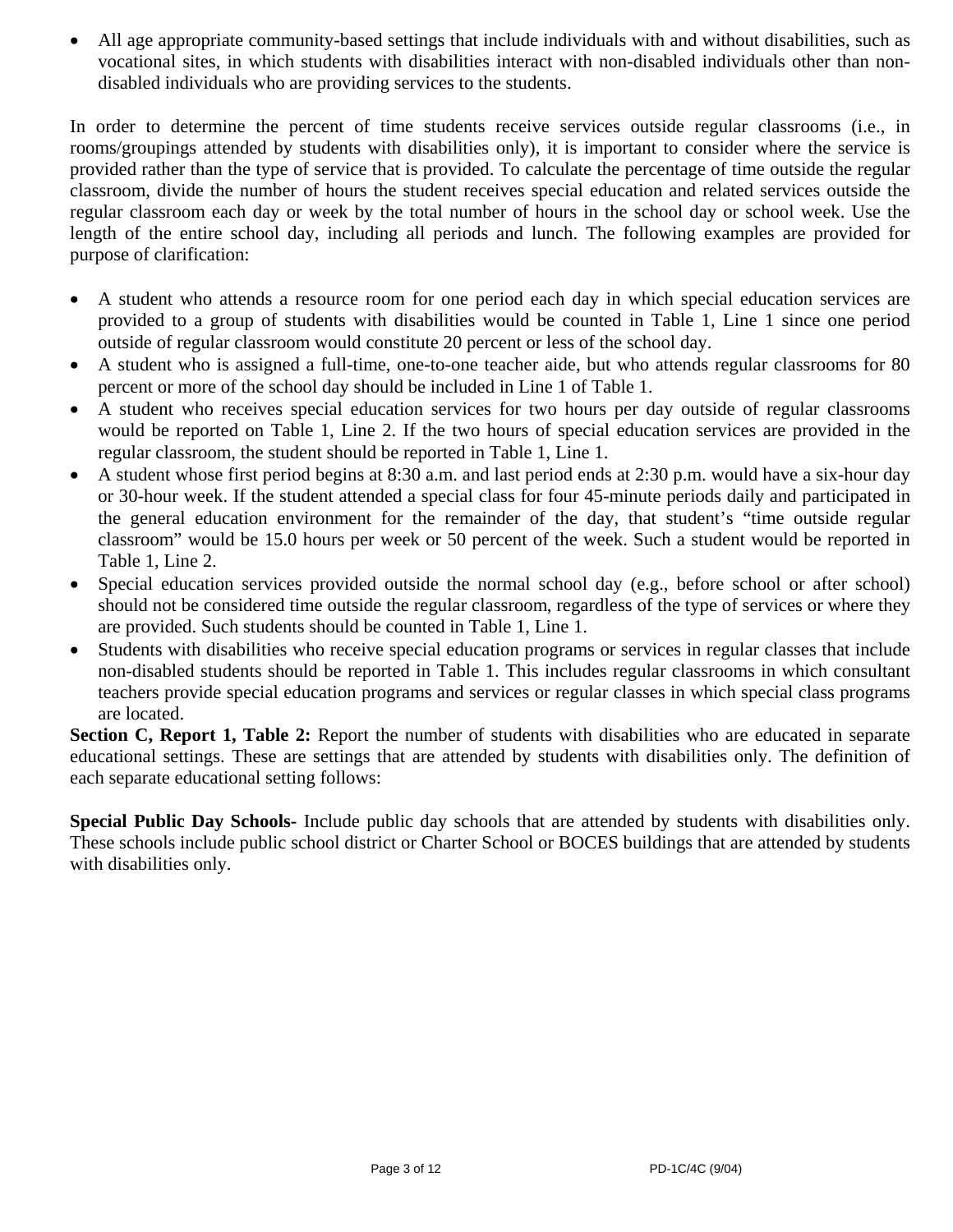## *Section A, Table 1: School-Age Special Education Programs and Services*

- Provide an **unduplicated** count of all **school-age** students with disabilities enrolled in this Charter School on December 1, 2004, and provided special education services in accordance with Individualized Education Programs (IEPs).
- Include students provided special education services or programs as defined in Section 200.6 of the Regulations of the Commissioner of Education. This includes Transitional Support Services, Consultant Teacher Services, Related Services, Resource Room Programs, and Special Class Programs.
- Do not include students who are determined to have a disability pursuant to Section 504 of the Rehabilitation Act of 1973, unless the student is also determined to have a disability pursuant to the Individuals with Disabilities Education Act and Part 200 of the Regulations of the Commissioner of Education.
- If a student receives special education services in accordance with an IEP, from the Charter School as well as from the school district of residence, report the student in Line 1 and not in Line 2 below.

| <b>Report Each Student Only Once</b>                                                                                                                                                                         | Ages $4-5$ | <b>Ages 6-21</b> |
|--------------------------------------------------------------------------------------------------------------------------------------------------------------------------------------------------------------|------------|------------------|
| Count of school-age students with disabilities enrolled in this Charter School and provided<br>special education programs or services by personnel employed or contracted by the Charter<br>School.          |            |                  |
| Count of school-age students with disabilities enrolled in this Charter School and provided<br>special education programs or services by personnel employed or contracted by the public<br>school district.  |            |                  |
| Count of all school-age students with disabilities enrolled in this Charter School (Sum of<br>Lines 1 and 2).                                                                                                |            |                  |
| <u>Total</u> count of school-age students with disabilities (ages 4-21) (Sum of the two columns of<br>Line 3) enrolled in this Charter School.                                                               |            |                  |
| Of the count of all school-age students with disabilities reported in line 4 above, report the<br>number of such students who are 14 years of age or older, on December 1, 2004.                             |            |                  |
| Count of all school-age students (ages 4-21) enrolled in this Charter School on December 1,<br>2004. (This count includes students with disabilities, general education students, gifted<br>students, etc.). |            |                  |
|                                                                                                                                                                                                              |            |                  |

 **Please note:** The **Subtotal of Section A, Table 1, Line 4** must be identical to the **Total of Section A, Table 2, Line 14** on the next page.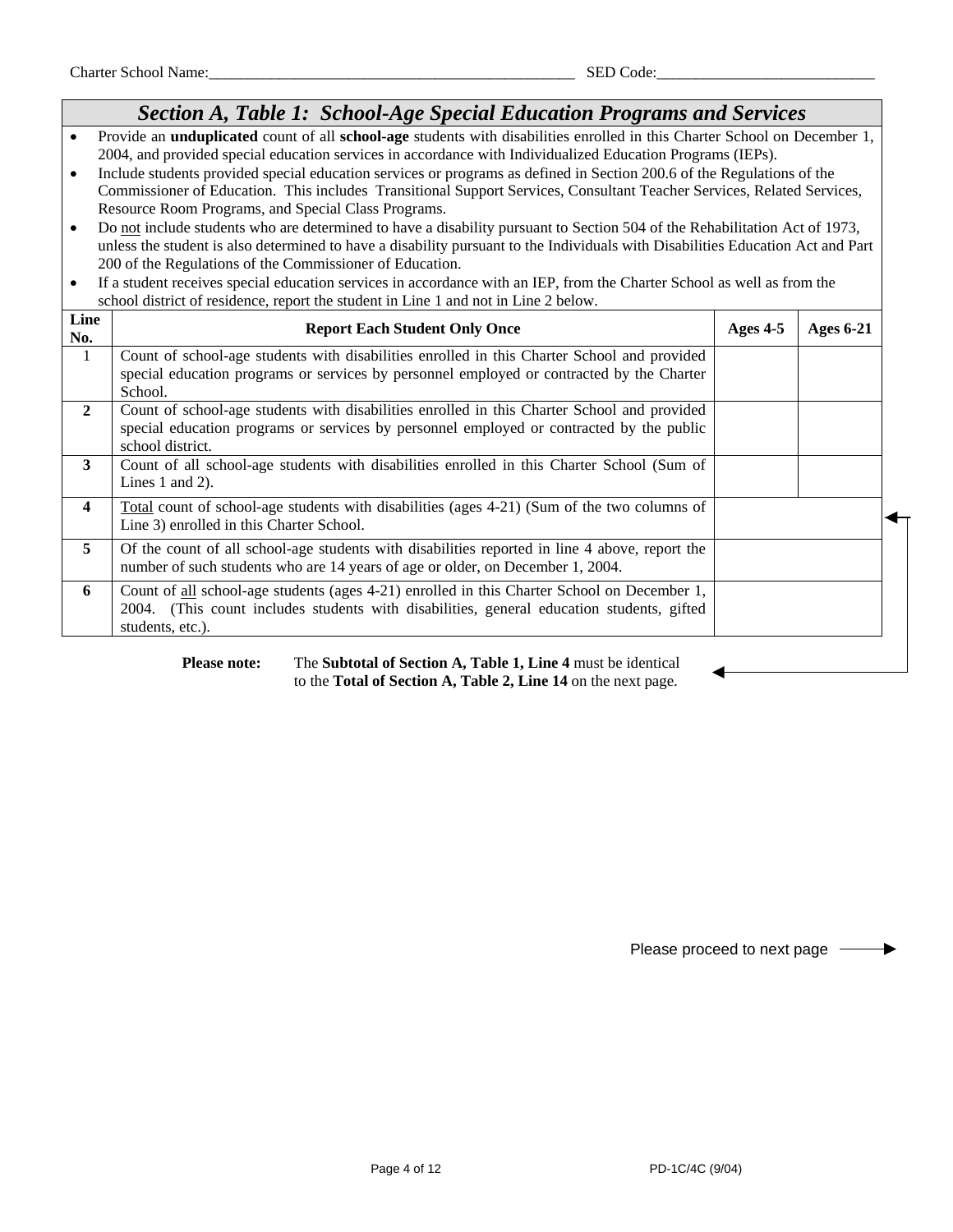|                | Section A, Table 2: School-Age Special Education Programs and Services                                                                |         |          |           |       |                                                          |              |  |  |
|----------------|---------------------------------------------------------------------------------------------------------------------------------------|---------|----------|-----------|-------|----------------------------------------------------------|--------------|--|--|
|                | For students reported in Section A, Table 1, Line 4 (i.e. all school-age students with disabilities enrolled in this Charter School), |         |          |           |       |                                                          |              |  |  |
|                | provide the same count by age and disability. Please group students counted by their actual age on December 1, 2004 (e.g., a          |         |          |           |       |                                                          |              |  |  |
|                | student who is 12 years and 10 months on December 1, 2004 is counted as age 12). Any student classified as both Deaf and              |         |          |           |       |                                                          |              |  |  |
|                | Blind must be reported as "Deaf-Blindness" on Line 12.                                                                                |         |          |           |       |                                                          |              |  |  |
| Line           | <b>Disability Category</b>                                                                                                            | $4 - 5$ | $6 - 11$ | $12 - 13$ | 14-17 | Number of Students by Age on December 1, 2004<br>$18-21$ | <b>Total</b> |  |  |
| No.            |                                                                                                                                       | Years*  | Years    | Years     | Years | Years                                                    |              |  |  |
| $\mathbf{1}$   | <b>Autism</b>                                                                                                                         |         |          |           |       |                                                          |              |  |  |
| $\overline{2}$ | <b>Emotional Disturbance</b>                                                                                                          |         |          |           |       |                                                          |              |  |  |
| $\mathbf{3}$   | <b>Learning Disability</b>                                                                                                            |         |          |           |       |                                                          |              |  |  |
| 4              | <b>Mental Retardation</b>                                                                                                             |         |          |           |       |                                                          |              |  |  |
| 5              | <b>Deafness</b>                                                                                                                       |         |          |           |       |                                                          |              |  |  |
| 6              | <b>Hearing Impairment</b>                                                                                                             |         |          |           |       |                                                          |              |  |  |
| 7              | <b>Speech or Language Impairment</b>                                                                                                  |         |          |           |       |                                                          |              |  |  |
| 8              | <b>Visual Impairment (includes Blindness)</b>                                                                                         |         |          |           |       |                                                          |              |  |  |
| 9              | <b>Orthopedic Impairment</b>                                                                                                          |         |          |           |       |                                                          |              |  |  |
| 10             | <b>Other Health Impairment</b>                                                                                                        |         |          |           |       |                                                          |              |  |  |
| 11             | <b>Multiple Disabilities</b>                                                                                                          |         |          |           |       |                                                          |              |  |  |
| 12             | <b>Deaf-Blindness</b>                                                                                                                 |         |          |           |       |                                                          |              |  |  |
| 13             | <b>Traumatic Brain Injury</b>                                                                                                         |         |          |           |       |                                                          |              |  |  |
| 14             | Total - Lines 1 through 13                                                                                                            |         |          |           |       |                                                          |              |  |  |

 **Please note:** The **Total of Section A, Table 2, Line 14** must be identical To the **Subtotal in Section A, Table 1, Line 4** on the previous page.

Please proceed to next page  $\longrightarrow$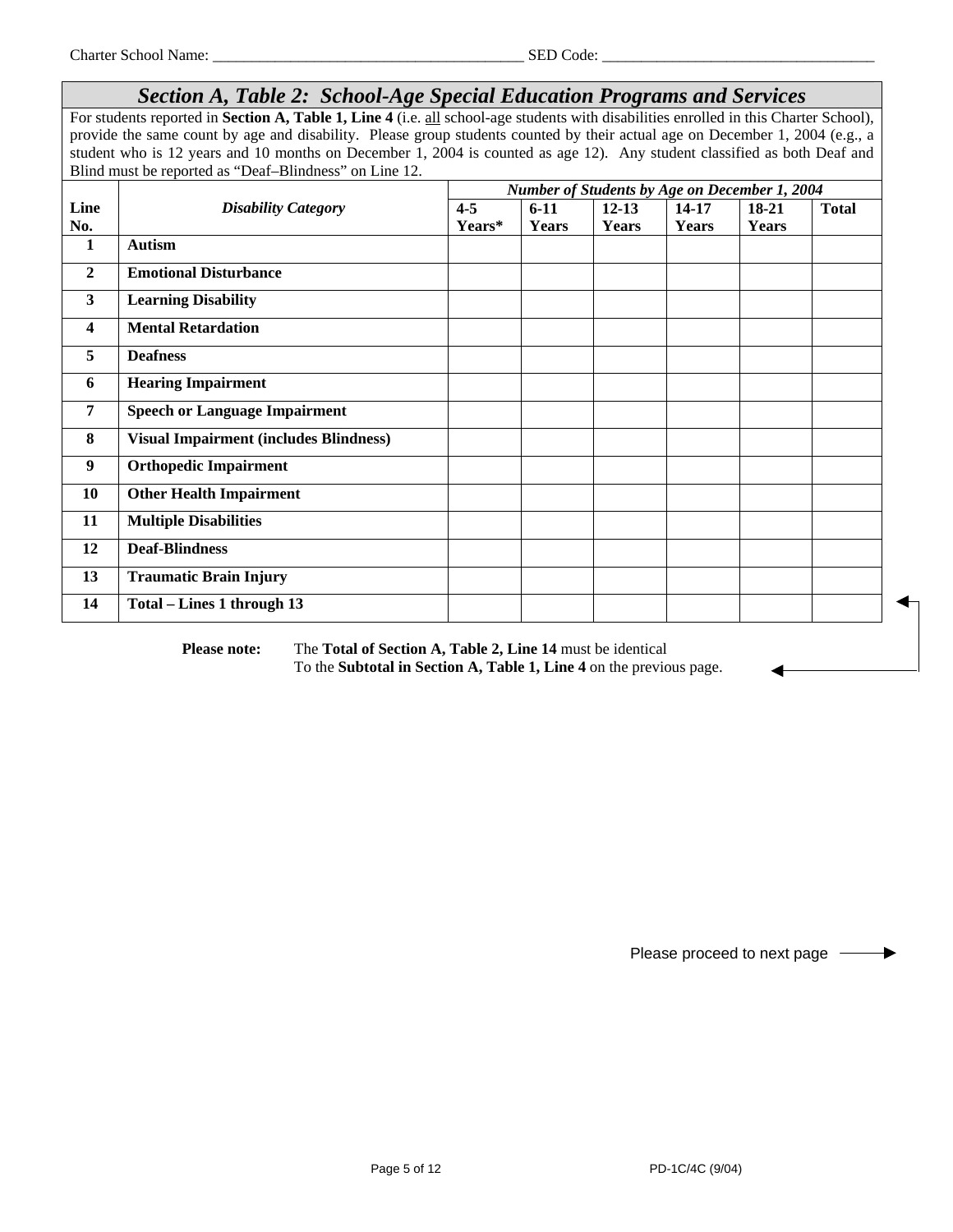#### *Section B, Table 1: Report of Students with Disabilities by School District of Residence*

| Charter School Name: 2008. [2010]                                                                                                                                                                                              | SED Code: |  |
|--------------------------------------------------------------------------------------------------------------------------------------------------------------------------------------------------------------------------------|-----------|--|
|                                                                                                                                                                                                                                |           |  |
|                                                                                                                                                                                                                                |           |  |
|                                                                                                                                                                                                                                |           |  |
| Charter School Contact Person Contact Design Contact Person Contact Person Contact Person Contact Person Contact Person Contact Person Contact Person Contact Person Contact Person Contact Person Contact Person Contact Pers |           |  |
|                                                                                                                                                                                                                                |           |  |
|                                                                                                                                                                                                                                |           |  |
|                                                                                                                                                                                                                                |           |  |

Enter special education child count information for all school-age students with disabilities enrolled in this Charter School, according to each public school district in which such students reside on December 1, 2004. Information contained in this Table should be submitted to each school district in which students with disabilities reside. Information contained in this table will assist school districts to sub-allocate federal funds under IDEA, Sections 611 and 619 to the Charter Schools. Please duplicate this page if your Charter School serves students with disabilities from more than one school district. Also, please note, the total number of students reported below, by school district in Line 5, must equal the total number reported in Section A, Table 1, Line 4.

|    | <b>Public School District Name:</b>                                                                                                    | <b>BEDS</b> Code: |                  |
|----|----------------------------------------------------------------------------------------------------------------------------------------|-------------------|------------------|
|    |                                                                                                                                        | Ages $4-5$        | <b>Ages 6-21</b> |
| 2. | School-age students with disabilities, provided special education by Charter School                                                    |                   |                  |
| 3. | School-age students with disabilities, enrolled in the Charter School but provided special<br>education by the public school district. |                   |                  |
| 4. | Count of all school-age students with disabilities, (Sum of Lines 2 and 3)                                                             |                   |                  |
| 5. | Total count of all school-age students with disabilities, ages 4-21. (Sum of both columns of Line<br>4).                               |                   |                  |

**Please duplicate this page and complete it for each school district of residence of students with disabilities. The total number of students reported on all such pages should be equal to the number of students with disabilities reported in Section A, Table 1, Line 4.**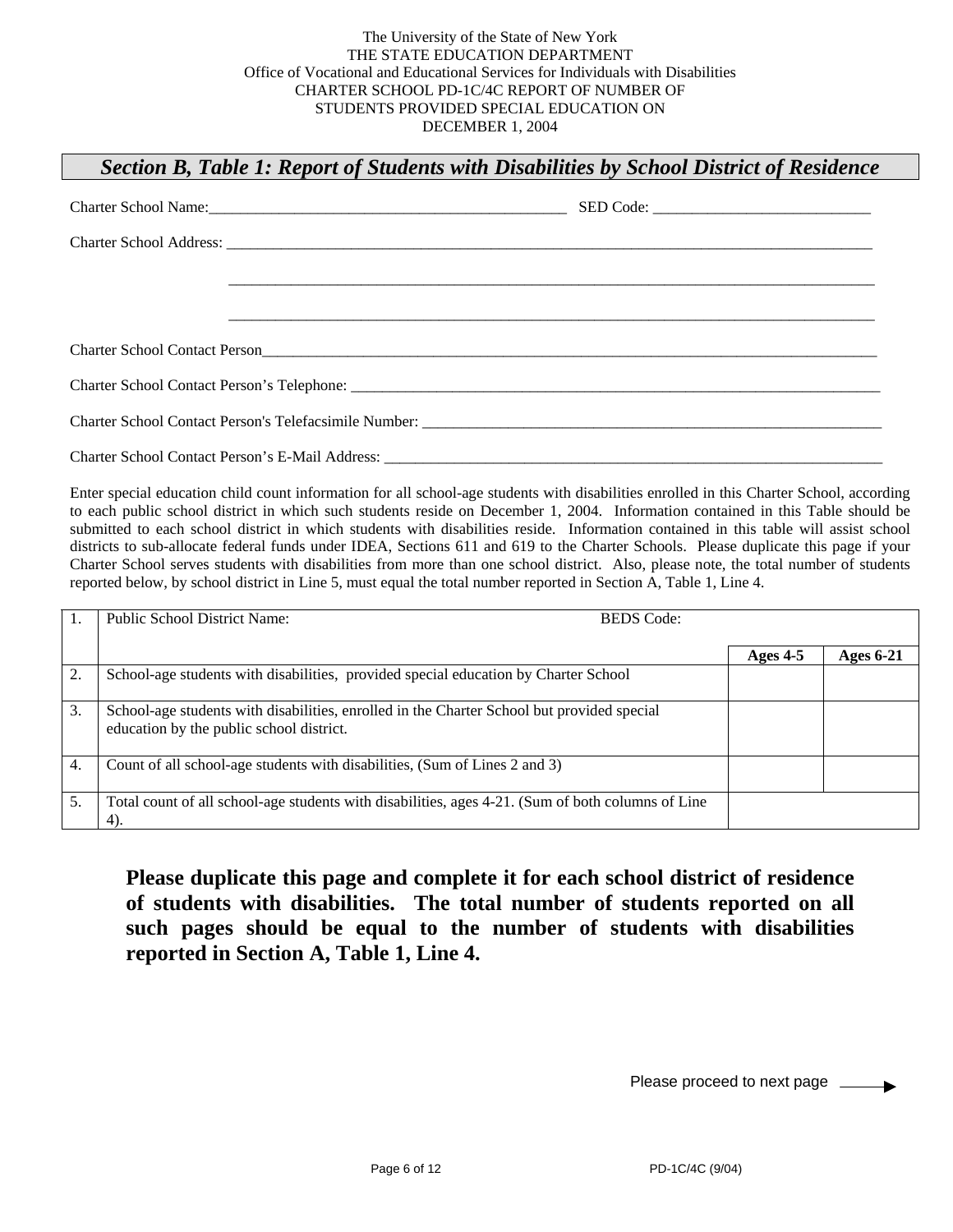#### *Section B, Table 2: School-age Students with Disabilities who are also Students with Limited English Proficiency (Also referred to as English language learners.)*

Of the school-age students with disabilities reported in Section A, Table 1, Line 4, report the subset of such students having limited English proficiency (LEP) in Line 1 below. Such students should be reported based on LEP designation, regardless of the extent or type(s) of LEP services provided. (December 1, 2004 should be used in determining student age.)

Students determined to have a disability pursuant to Section 504 only, and do not have an IEP developed by a Committee on Special Education, should not be reported in this section, regardless of LEP status.

| Line<br>No. | <b>Description</b>                                  | $4 - 5$<br>Years | -<br>$6 - 11$<br>Years | $12 - 13$<br>Years | $14 - 17$<br>Years | $18 - 21$<br>Years | <b>Total</b> |
|-------------|-----------------------------------------------------|------------------|------------------------|--------------------|--------------------|--------------------|--------------|
|             | School-Age LEP Students with<br><b>Disabilities</b> |                  |                        |                    |                    |                    |              |

#### *Section B, Table 3: Test Accommodations for Students with Disabilities*

Of the school-age students reported in Section A, Table 1, Line 4, enter the number of students whose individualized education programs (IEPs) include one or more testing accommodations, by the appropriate age interval, in Line 1. Students should be reported once, regardless of the number of testing accommodations listed in their IEP's. Also, all students should be reported regardless of whether they will be administered a State assessment during the 2004-2005 school year.

| Line | <b>Description</b>                                                                           | <b>Students Ages</b> | <b>Students Ages</b> | <b>Students Ages</b> |
|------|----------------------------------------------------------------------------------------------|----------------------|----------------------|----------------------|
| No.  |                                                                                              | $4 - 12$             | $13 - 15$            | $16 - 21$            |
|      | Total number of students with disabilities provided any<br>type(s) of testing accommodations |                      |                      |                      |

### *Section B, Table 4: Students Provided Section 504 Accommodations*

Number of school-age students provided "reasonable accommodations" pursuant to Section 504 of the Rehabilitation Act of 1973. Students should be reported if they were determined to have a disability by a Section 504 Multidisciplinary Team and provided services/accommodations specified in a Section 504 Accommodation Plan on December 1, 2004. (December 1, 2004 should be used in determining student age.) This data category is being implemented for program planning purposes only. It will not affect this Charter School's IDEA sub-allocations in any way. (Please note that students included in Section A of this report are not to be counted in this Table, even if they qualify to be counted for both.)

| Line | Disability                | $4-5$ | $6 - 11$ | $12 - 13$ | 14-17 | 18-21 | Total |
|------|---------------------------|-------|----------|-----------|-------|-------|-------|
| No.  | Category                  | Years | Years    | Years     | Years | Years |       |
|      | Section 504<br>Disability |       |          |           |       |       |       |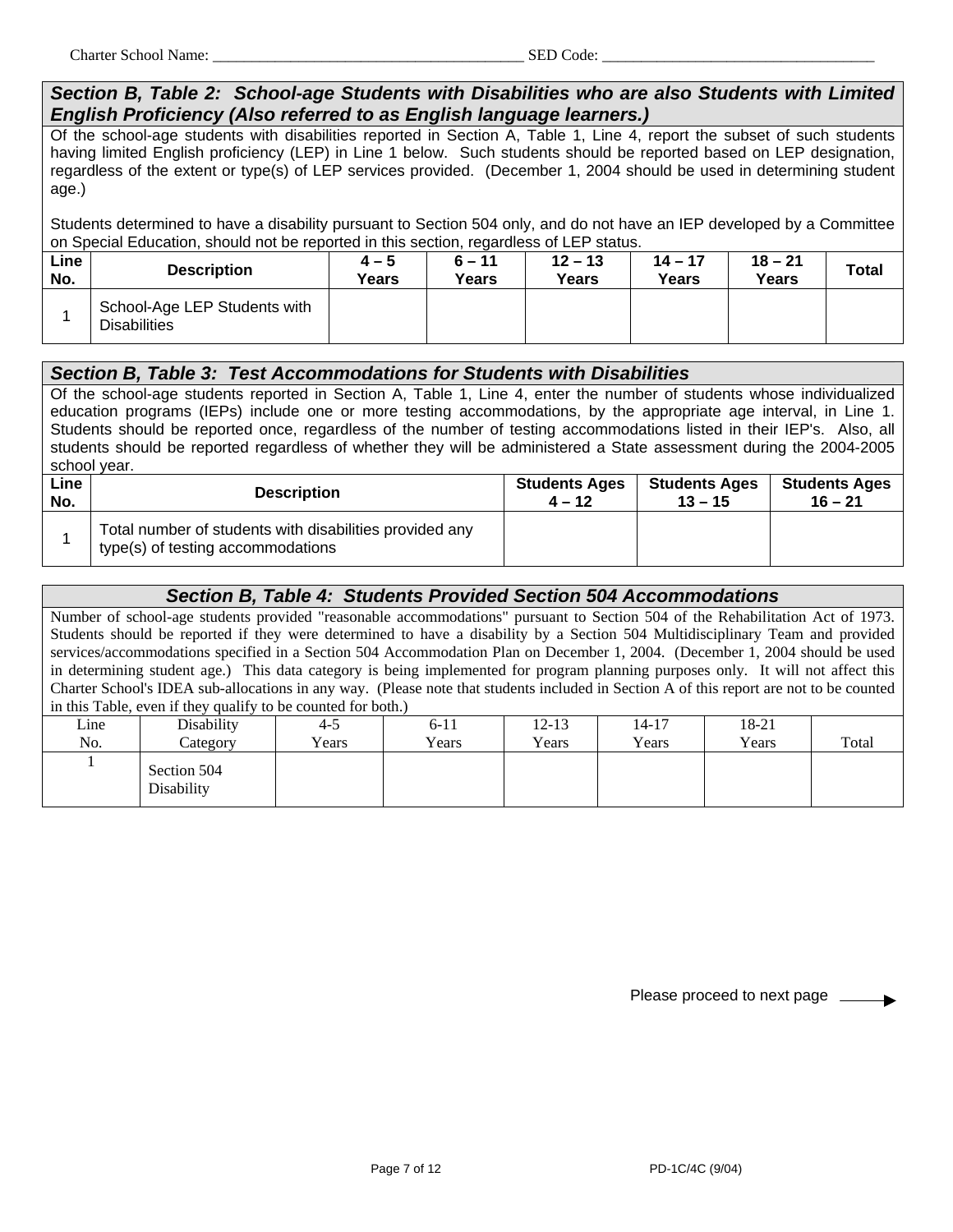# *Section B, Table 5: School-Age Students with Disabilities by Grade or Age*

For all students with disabilities reported in Section A, Table 1, Line 4 report the number of students by grade level in Part 1 below. For students with disabilities who are not enrolled in a grade, report them in Part 2 below by age. **Each student with a disability is to be reported in only one Line of either Part 1 or Part 2.** Assignment of students with disabilities should be reported by grade if students attend classes with a particular grade. If students with disabilities attend classes with more than one grade, report them in the grade that they attend for majority of their classes, or the grade with which they identify. Please note the total number of students with disabilities in Line 14 of Part 1 plus the total number of students with disabilities in Line 16 of Part 2 must equal the total number of students with disabilities reported in Section A, Table 1, Line 4.

**Part 1 - Number of Students with Disabilities in Each Grade-Regardless of Age** 

|                | rugarunss vi Agu |                                                       |                  | ASSIGNU WA UTAU |
|----------------|------------------|-------------------------------------------------------|------------------|-----------------|
| Line #         | Grade            | <b>Number of Students with</b><br><b>Disabilities</b> | Line#            | Age             |
| $\mathbf{1}$   | Kindergarten     |                                                       | $\mathbf{1}$     | Age 4           |
| $\overline{2}$ | Grade 1          |                                                       | $\boldsymbol{2}$ | Age 5           |
| 3              | Grade 2          |                                                       | 3                | Age 6           |
| 4              | Grade 3          |                                                       | 4                | Age 7           |
| 5              | Grade 4          |                                                       | 5                | Age 8           |
| 6              | Grade 5          |                                                       | 6                | Age 9           |
| $\tau$         | Grade 6          |                                                       | $\tau$           | Age 10          |
| 8              | Grade 7          |                                                       | $\,8\,$          | Age 11          |
| 9              | Grade 8          |                                                       | 9                | Age 12          |
| 10             | Grade 9          |                                                       | 10               | Age 13          |
| 11             | Grade 10         |                                                       | 11               | Age 14          |
| 12             | Grade 11         |                                                       | 12               | Age 15          |
| 13             | Grade 12         |                                                       | 13               | Age 16          |
| 14             | Total            |                                                       | 14               | Age 17          |
|                |                  |                                                       |                  |                 |

| abilities in Each Grade-                  | Part 2 - Number of Students with Disabilities who are not<br>Assigned to a Grade, by Age as of 12/01/04 |            |                                                       |  |  |  |  |
|-------------------------------------------|---------------------------------------------------------------------------------------------------------|------------|-------------------------------------------------------|--|--|--|--|
| r of Students with<br><b>Disabilities</b> | Line#                                                                                                   | Age        | <b>Number of Students with</b><br><b>Disabilities</b> |  |  |  |  |
|                                           | $\mathbf{1}$                                                                                            | Age 4      |                                                       |  |  |  |  |
|                                           | $\mathbf{2}$                                                                                            | Age 5      |                                                       |  |  |  |  |
|                                           | 3                                                                                                       | Age 6      |                                                       |  |  |  |  |
|                                           | $\overline{4}$                                                                                          | Age 7      |                                                       |  |  |  |  |
|                                           | 5                                                                                                       | Age 8      |                                                       |  |  |  |  |
|                                           | 6                                                                                                       | Age 9      |                                                       |  |  |  |  |
|                                           | 7                                                                                                       | Age 10     |                                                       |  |  |  |  |
|                                           | 8                                                                                                       | Age 11     |                                                       |  |  |  |  |
|                                           | 9                                                                                                       | Age 12     |                                                       |  |  |  |  |
|                                           | 10                                                                                                      | Age 13     |                                                       |  |  |  |  |
|                                           | 11                                                                                                      | Age 14     |                                                       |  |  |  |  |
|                                           | 12                                                                                                      | Age 15     |                                                       |  |  |  |  |
|                                           | 13                                                                                                      | Age 16     |                                                       |  |  |  |  |
|                                           | 14                                                                                                      | Age 17     |                                                       |  |  |  |  |
|                                           | 15                                                                                                      | Ages 18-21 |                                                       |  |  |  |  |
|                                           | 16                                                                                                      | Total      |                                                       |  |  |  |  |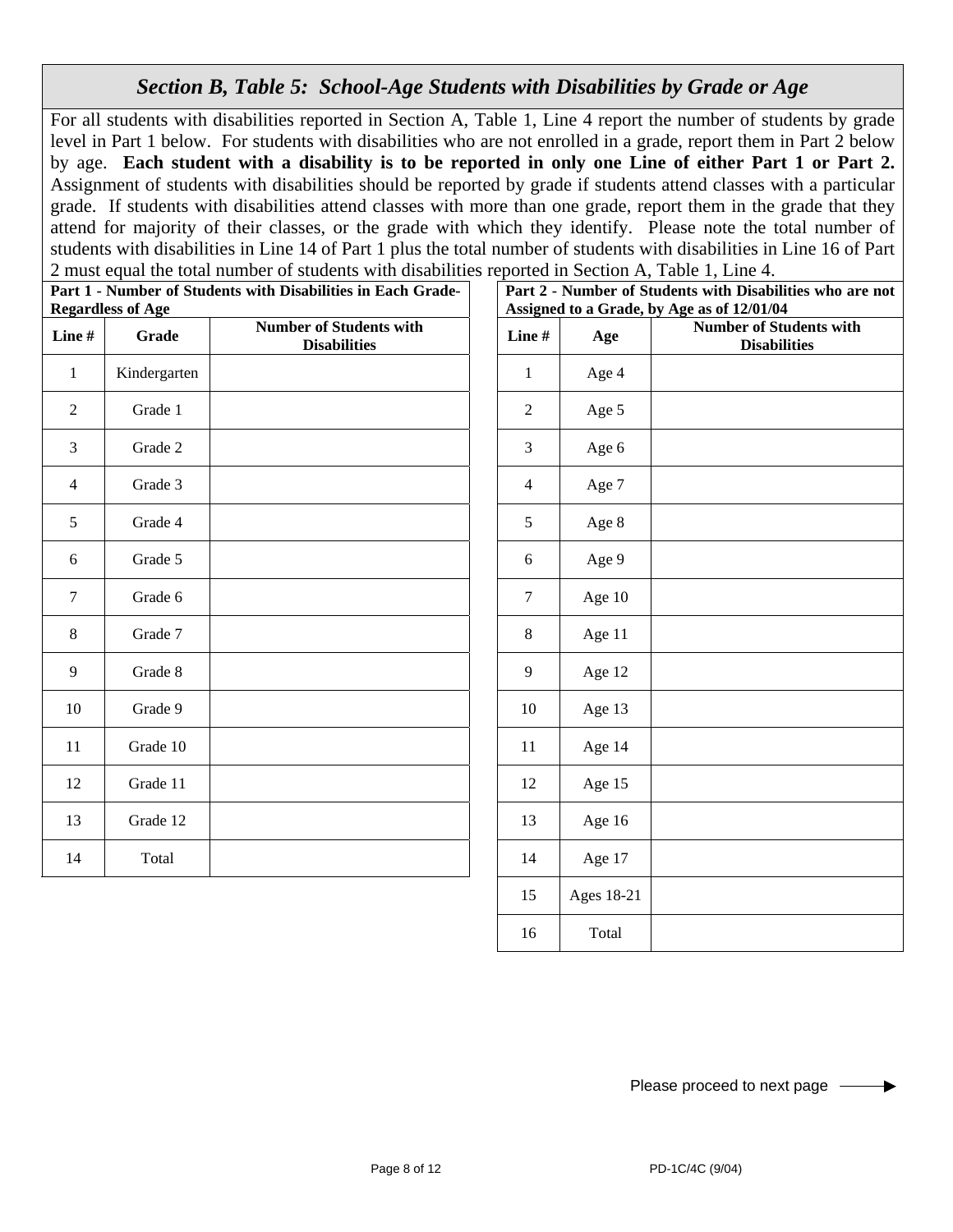## *Report 1: Report of All School-Age Students with Disabilities Placed as of December 1, 2004*

**Directions:** Please review directions and definitions for completing Section C, Report 1 beginning on page 2.

In the two tables below, report placement data for all students with disabilities who attend the school-age program operated by this Charter School and receive special education programs/services based on an IEP. The students reported in Tables 1 and 2 below, must also be reported in Reports 2, 3 and 4 of this Section C. Please note that the total number of students with disabilities reported in Tables 1 and 2 below must be equal to the number of school-age students reported in Section A, Table 1, Line 4 of this report.

**Table1: In Regular School-Based Programs -** In buildings attended by both general education students and students with disabilities.(Consultant Teacher, Resource Room, Special Class, et. al.)

|               |                                       |                  | В        |           |       |           |              |
|---------------|---------------------------------------|------------------|----------|-----------|-------|-----------|--------------|
| Line          | <b>Time OUTSIDE Regular Classroom</b> | <b>Age Group</b> |          |           |       |           |              |
| <b>Number</b> |                                       | 4-5              | $6 - 11$ | $12 - 13$ | 14-17 | $18 - 21$ | <b>Total</b> |
| 01            | 20% or less                           |                  |          |           |       |           |              |
| 02            | 21% to 60%                            |                  |          |           |       |           |              |
| 03            | More than 60%                         |                  |          |           |       |           |              |
| 04            | Total                                 |                  |          |           |       |           |              |

**Table 2: In Separate Settings -** In buildings attended by students with disabilities only (outside of regular school facilities).

| Line          |                           |     | <b>Age Group</b> |           |           |       |              |
|---------------|---------------------------|-----|------------------|-----------|-----------|-------|--------------|
| <b>Number</b> | <b>Type of Setting</b>    | 4-5 | $6 - 11$         | $12 - 13$ | $14 - 17$ | 18-21 | <b>Total</b> |
| 01            | Special Public Day School |     |                  |           |           |       |              |
| 02            | Total                     |     |                  |           |           |       |              |

Note: . The totals for each line in Tables 1 and 2 above should be identical to the totals for each line in Tables 1 and 2 of Report 2 on the next page.

- The total for Table 1 plus Table 2 above should equal the total reported in Section C, Report 3, Line 14.
- The total number of students in Columns D and E of Table 1 and Table 2 above must be equal to Section A, Table 1, Line 5 and also equal to the total number of students in Section C, Report 4.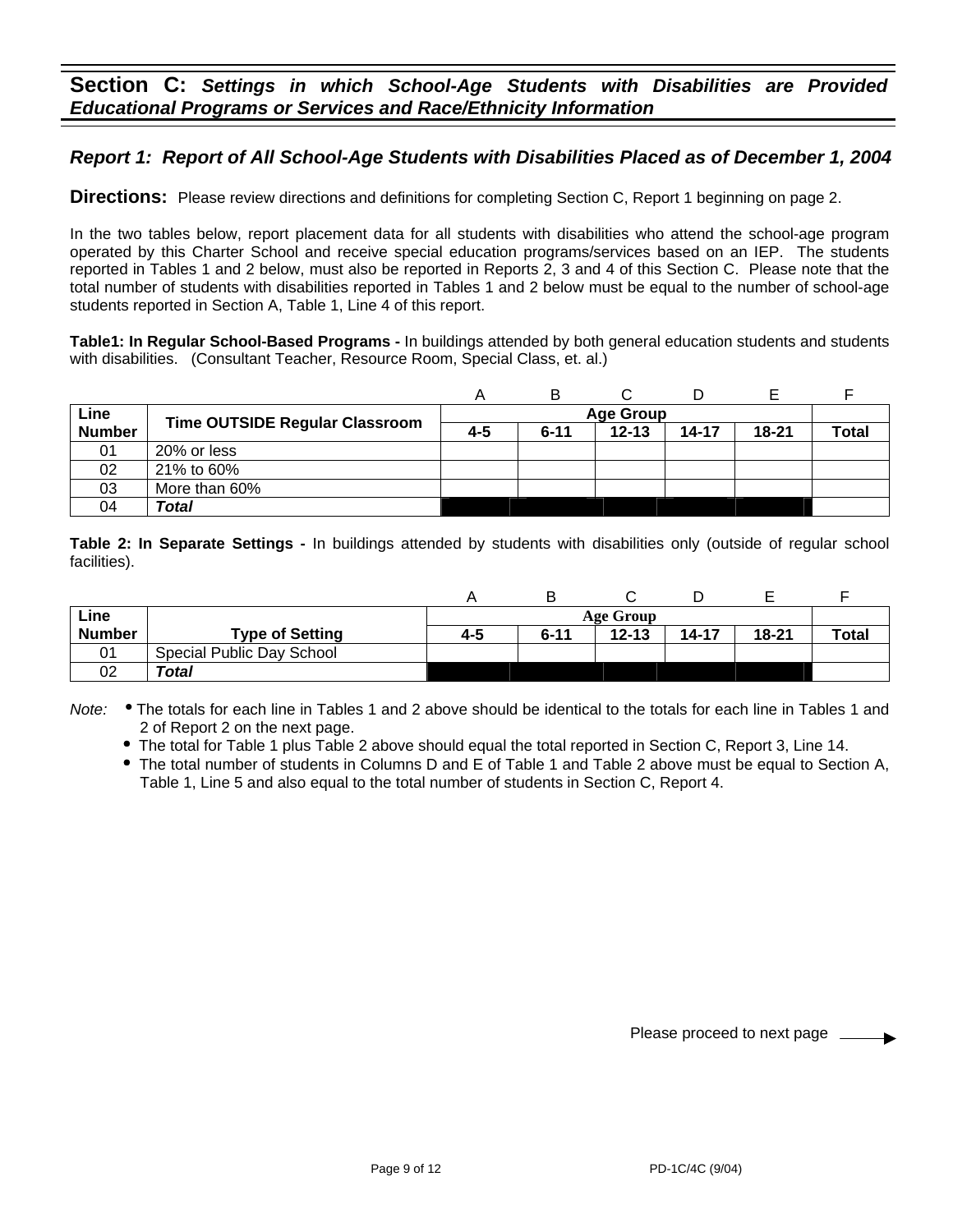**Section C:** *Settings in which School-Age Students with Disabilities are Provided Educational Programs or Services and Race/Ethnicity Information*

### *Report 2: Report of All Students with Disabilities as of December 1, 2004, by Race/Ethnicity Category and Type of Setting in which Educational Services are Provided*

For all students reported in Section C, Report 1, Tables 1 and 2, enter the number of students who appear to belong, identify with, or are regarded in the community as belonging to each race/ethnic group. Please see page 2 for definition of each race/ethnic category. Each student should be counted only once. The Total (Column F) of each line in this report must match the Total (Column F) of each line in Report 1 on the previous page.

**Table1: In Regular School-Based Programs -** In buildings attended by both general education students and students with disabilities. (Consultant Teacher, Resource Room, Special Class, et. al.)

|                       | <b>Time</b><br><b>OUTSIDE</b><br>Regular<br><b>Classroom</b> | A                                                 | В                                             | $\mathbf c$                                 | D               | E                                    | F.           |
|-----------------------|--------------------------------------------------------------|---------------------------------------------------|-----------------------------------------------|---------------------------------------------|-----------------|--------------------------------------|--------------|
| Line<br><b>Number</b> |                                                              | American<br>Indian or<br>Alaskan<br><b>Native</b> | Asian or<br><b>Pacific</b><br><b>Islander</b> | <b>Black (not</b><br>of Hispanic<br>origin) | <b>Hispanic</b> | White (not<br>of Hispanic<br>origin) | <b>Total</b> |
| 01                    | 20% or less                                                  |                                                   |                                               |                                             |                 |                                      |              |
| 02                    | 21% to 60%                                                   |                                                   |                                               |                                             |                 |                                      |              |
| 03                    | More than 60%                                                |                                                   |                                               |                                             |                 |                                      |              |
| 04                    | <b>Total</b>                                                 |                                                   |                                               |                                             |                 |                                      |              |

**Table 2: In Separate Settings -** In buildings attended by students with disabilities only (outside of regular school facilities).

|                       |                                     | A                                                 | в                                             | C                                           | D               | Е                                    | F     |
|-----------------------|-------------------------------------|---------------------------------------------------|-----------------------------------------------|---------------------------------------------|-----------------|--------------------------------------|-------|
| Line<br><b>Number</b> | Type of<br><b>Setting</b>           | American<br>Indian or<br>Alaskan<br><b>Native</b> | Asian or<br><b>Pacific</b><br><b>Islander</b> | <b>Black (not</b><br>of Hispanic<br>origin) | <b>Hispanic</b> | White (not<br>of Hispanic<br>origin) | Total |
| 01                    | <b>Special Public</b><br>Day School |                                                   |                                               |                                             |                 |                                      |       |
| 02                    | Total                               |                                                   |                                               |                                             |                 |                                      |       |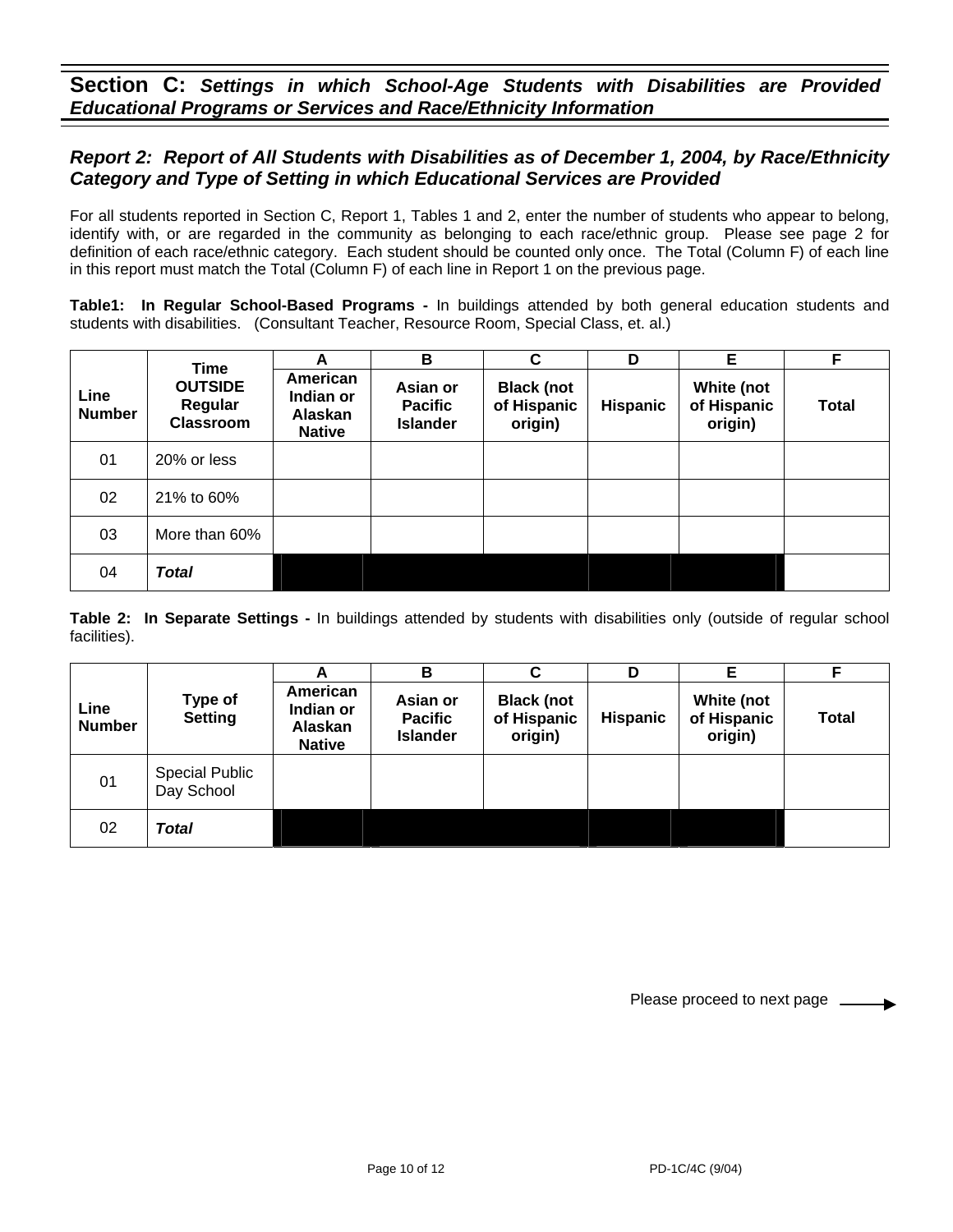### *Report 3: Report of All Students with Disabilities as of December 1, 2004, by Race/Ethnicity Category and Type of Disability*

In the table below, report race/ethnicity data by disability for all students reported in Section C, Report 1, Tables 1 and 2. Also, the total number of students with disabilities reported in this report must equal the total number of students with disabilities reported in Section A, Table 1, Line 4. Furthermore, the total number of students reported in Columns A-F below must match the total number of students reported on the corresponding column totals of Table 1 plus Table 2 from Report 2.

|                       | <b>Disability</b>                                | <b>Race/Ethnicity Category</b>                           |                                                         |                                                       |                 |                                                       |                |  |  |  |
|-----------------------|--------------------------------------------------|----------------------------------------------------------|---------------------------------------------------------|-------------------------------------------------------|-----------------|-------------------------------------------------------|----------------|--|--|--|
| Line<br><b>Number</b> |                                                  | A                                                        | $\mathbf B$                                             | $\mathbf C$                                           | D               | E                                                     | $\overline{F}$ |  |  |  |
|                       |                                                  | <b>American</b><br>Indian or<br>Alaskan<br><b>Native</b> | <b>Asian</b><br>or<br><b>Pacific</b><br><b>Islander</b> | <b>Black</b><br>(not of<br><b>Hispanic</b><br>origin) | <b>Hispanic</b> | <b>White</b><br>(not of<br><b>Hispanic</b><br>origin) | <b>Total</b>   |  |  |  |
| 01                    | Autism                                           |                                                          |                                                         |                                                       |                 |                                                       |                |  |  |  |
| 02                    | <b>Emotional Disturbance</b>                     |                                                          |                                                         |                                                       |                 |                                                       |                |  |  |  |
| 03                    | <b>Learning Disability</b>                       |                                                          |                                                         |                                                       |                 |                                                       |                |  |  |  |
| 04                    | <b>Mental Retardation</b>                        |                                                          |                                                         |                                                       |                 |                                                       |                |  |  |  |
| 05                    | <b>Deafness</b>                                  |                                                          |                                                         |                                                       |                 |                                                       |                |  |  |  |
| 06                    | <b>Hearing Impairment</b>                        |                                                          |                                                         |                                                       |                 |                                                       |                |  |  |  |
| 07                    | Speech or Language<br>Impairment                 |                                                          |                                                         |                                                       |                 |                                                       |                |  |  |  |
| 08                    | <b>Visual Impairment</b><br>(includes Blindness) |                                                          |                                                         |                                                       |                 |                                                       |                |  |  |  |
| 09                    | Orthopedic Impairment                            |                                                          |                                                         |                                                       |                 |                                                       |                |  |  |  |
| 10                    | <b>Other Health</b><br>Impairment                |                                                          |                                                         |                                                       |                 |                                                       |                |  |  |  |
| 11                    | <b>Multiple Disabilities</b>                     |                                                          |                                                         |                                                       |                 |                                                       |                |  |  |  |
| 12                    | Deaf-Blindness                                   |                                                          |                                                         |                                                       |                 |                                                       |                |  |  |  |
| 13                    | <b>Traumatic Brain Injury</b>                    |                                                          |                                                         |                                                       |                 |                                                       |                |  |  |  |
| 14                    | Total (Lines 1-13)                               |                                                          |                                                         |                                                       |                 |                                                       |                |  |  |  |